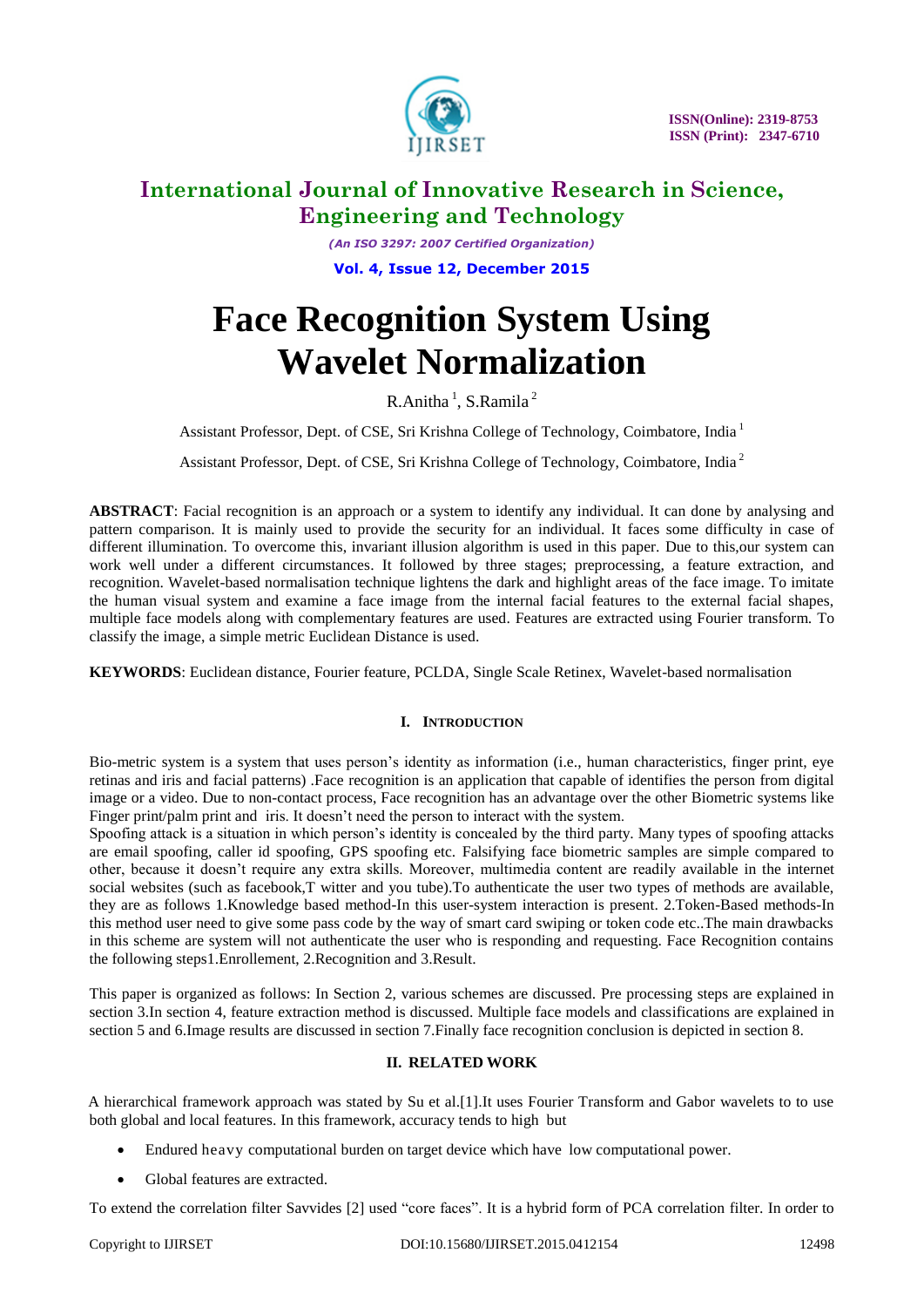

*(An ISO 3297: 2007 Certified Organization)*

#### **Vol. 4, Issue 12, December 2015**

make the system as more illumination tolerant and shift-invariant features of PCA and advanced correlation filters are combined. Since many correlation filter needed for the single person it makes more computation burden. To enforce the weak classifiers Wang and Tang[3] applied random sampling on **training samples and** feature vectors. It seems to very stable because it cover most of the face features, but do not deal with illumination variations.

Chang et al.[4]measures the normalized gradients of face contour locations. It measures each corresponding image. Computational cost is very low.It is permissible to illumination, but variations not allowed. Hwang et al. [5] used SSR normalization. Due to illuminations accuracy is too low. To overcome this, wavelet based normalized technique is used.

#### **III.PREPROCESSING**

Variance in illumination is the main obstacle for face recognition as face image of same person varies under different illuminations. This factor is serious, especially when appearance based methods are applied. A little illumination variation can significantly change the appearance based methods applied. There are numerous pre-processing algorithms to minimize the effect of illuminious change for face recognition.

In this paper, the illumination – insensitive integral gradient image method is proposed to overcome unexpected illumination changes in face recognition.



Fig 1. Pre-processing Stages

Figure (1) describes the processing stages of our work. In this, input image is taken into two processes. i) Smoothing and ii) gradient. From this process, features such as face, eyes, hairs etc.. are extracted. Noise can be removed from the resultant image under the normalization step. Original image is fused with the reconstructed image. On intrinsic and extrinsic factors we normalize the gradients and integrate the result with anisotropic diffusion method. Through this feature we compensate for unexpected artefacts and achieve smoother and natural output image for face recognition.

#### **IV. FEATURE EXTRACTION**

Features for a person classification are extracted to identify any invariance in face image against changes. Face recognition has been classified in to two different classes of approaches, the local-feature based method and the global feature based method. The local feature based analyses a various wavelet features extracted from high resolution image. They have low computational power due to heavy burden on target device. Global feature based approach extract features from low resolution image .they are better for good devices with low computational power in spite of limited accuracy compared with local feature based methods.

 Advance Face Descriptor is used to handle numerous uncontrolled face images. It is used in order to remove unnecessary frequency parts. We construct multiple face models with different distances measured by various wavelet forms within a regular face image region.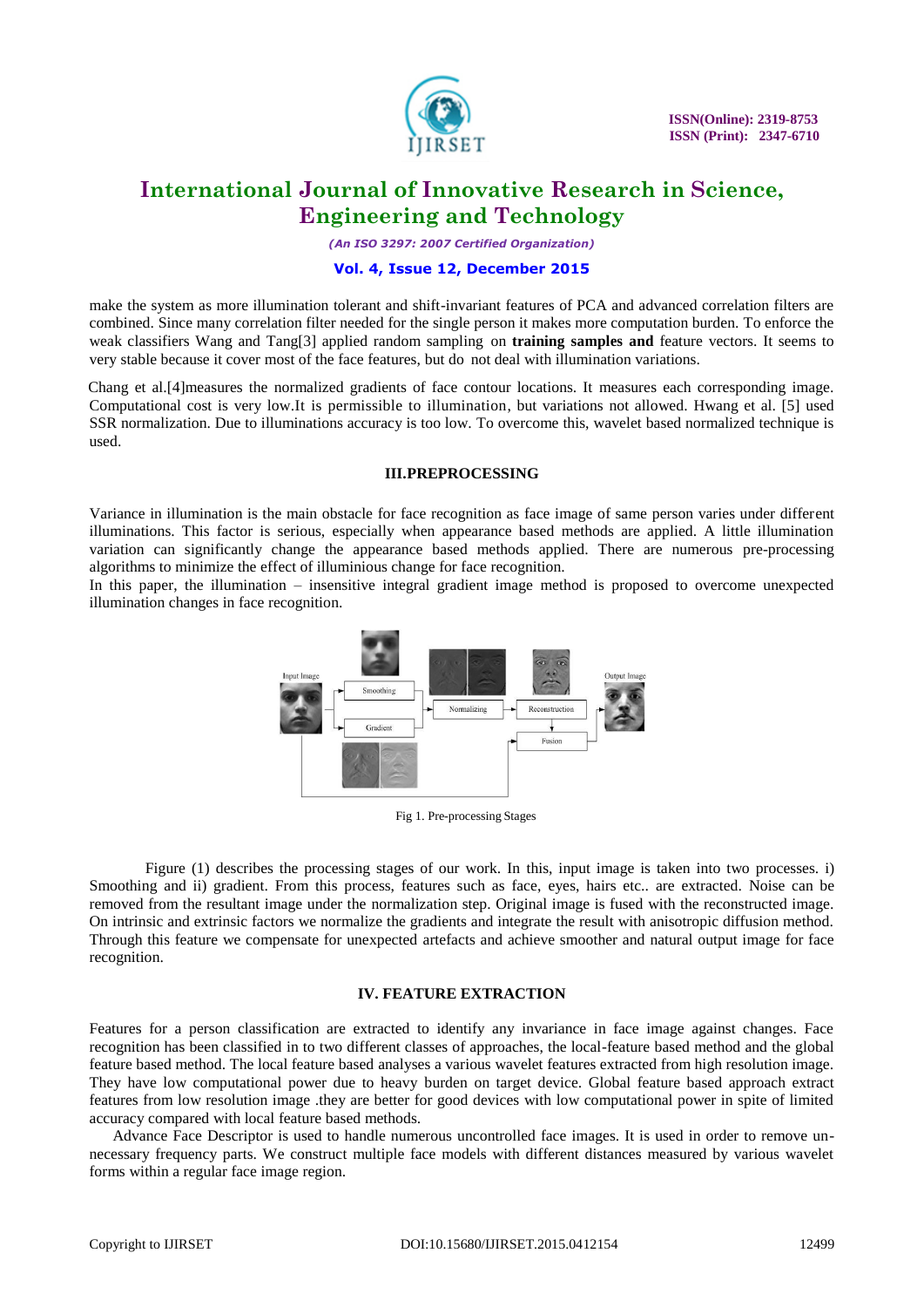

*(An ISO 3297: 2007 Certified Organization)*

### **Vol. 4, Issue 12, December 2015**



Fig 2. Wavelet-based normalisation

Wavelet-based normalisation [figure 2] is a combination of two approaches; histogram normalization and photometric normalization. 2D filter bank which contains low-pass and high pass filters is used to calculate the scaling factors and wavelet coefficient. Image is divided into four categories:

- LL (Low-Low),
	- LH (Low-High),
	- HL(High-Low), and
	- $\bullet$  HH (High-High).

Above components are so called as approximation, horizontal, vertical and diagonal components. It must be calculated as individual to avoid correlation. Using different wavelet filter sets and/or different number of transform-levels will result in different decomposition results. Decomposition will result in some noise terms. Anisotropic diffusion method [7] is a kind of process to extract the original texture of an image and meanwhile it removes the noise. Images are taken into different hierarchical level. Images are divided into many segments as smooth regions. It can end when discontinuous rose. When we remove all the illumination variations it may induce to loss some needed information. To avoid this, original image is fused with reconstructed image. The fused image is obtained by:

$$
\chi INGI = \alpha \chi r + (1 - \alpha) \chi
$$

Where  $\chi$ r is the final reconstructed image and  $\alpha$  is the weighting parameter,  $0 \le \alpha \le 1$ . Here, it is chosen as 0.5.

### **V. MULTIPLE FACE MODELS BASED ON HYBRID FOURIER FEATURE**

 Multiple face models are constructed using graph method. It can attained by selective frequency bandwidth. To gain more specific extraction, we perform fourier features to all kind of images. Input images are divided into many blocks. In that Fourier filter is applied. By the usage of graph method, fourier features are fused. The Fourier transform is a complex function given as:

$$
F(u,v) = R(u,v) + jI(u,v)
$$

Where  $R(u, v)$  and  $I(u, v)$  are the real and imaginary components respectively. There are three different Fourier features i)the real and imaginary component domain, ii) Fourier spectrum domain, and iii)phase angle domain. To avoid the angular problem in phase angle the cosine values are used.

$$
RI(u,v) = [R(u,v) I(u,v)]
$$
  
\n
$$
\begin{cases}\n(u,v) = | F(u,v) = [R2(u,v) + I2(u,v)]1/2 \\
\Phi(u,v) = \cos(\tan^{-1}[I(u,v)/R(u,v)])\n\end{cases}
$$

It consists of three face models with the same image size with different eye distances. They are fine, coarse and dominant. It is described to imitate the human visual process and determines a face image from the internal facial components to the external features of face.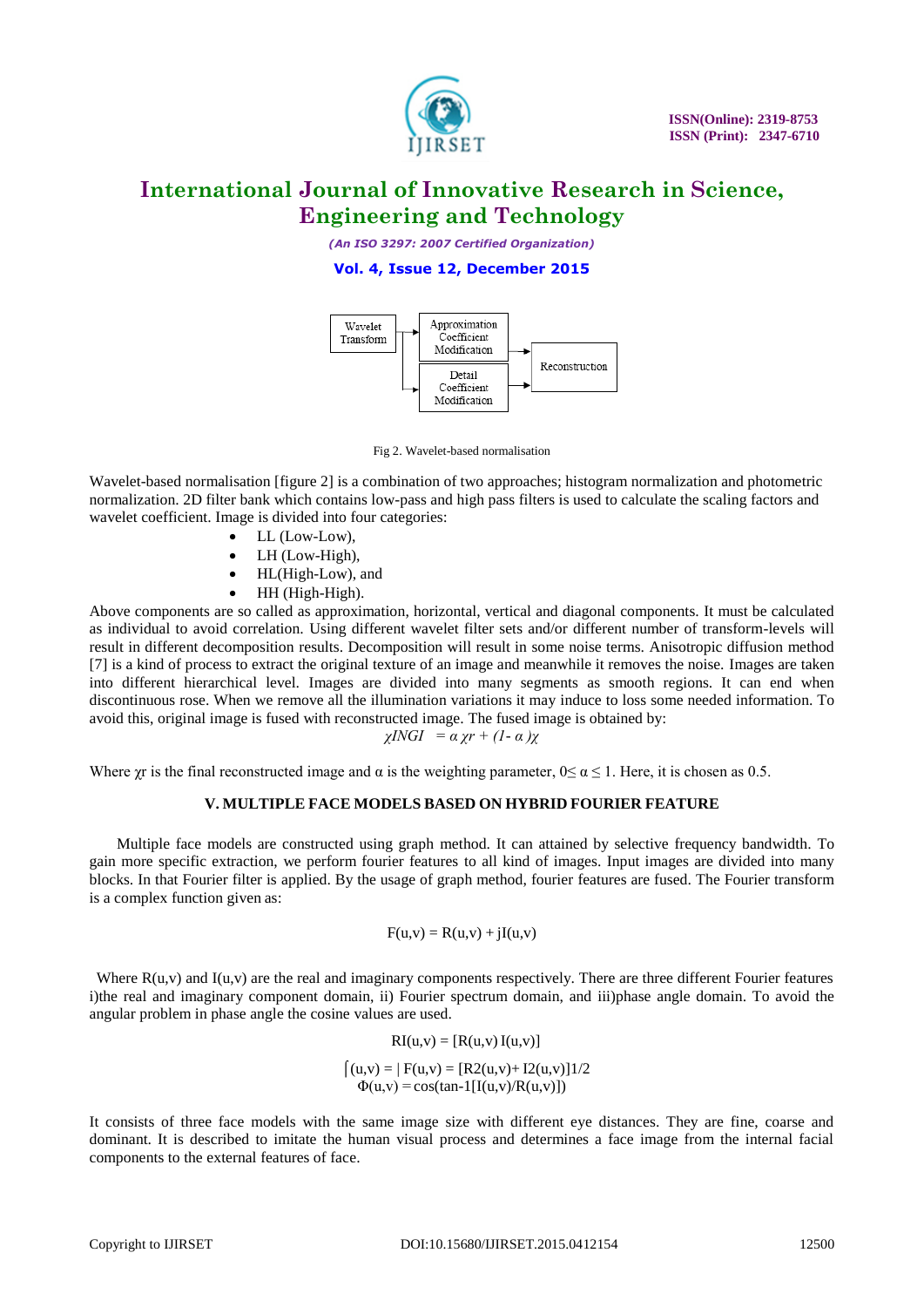

*(An ISO 3297: 2007 Certified Organization)* **Vol. 4, Issue 12, December 2015**



Fig 3. Multiple Face Models

In the above figure (3) The clear face model is formed to analyse the internal features of a face, such as the eyes, nose, and mouth, while the coarse face model includes the general structures of a face and the external components such as hair, ear, and jaw-line. Image should be prefect when it lies between the fine model and the coarse model. The clear face model is robust to background and hair style changes but sensitive to pose changes of the image. On the other hand, the coarse face model shows the opposite tendency.

#### **VI. CLASSIFICATION**

Now the test image subjected to recognition is also projected to the face space and then the weights corresponding to each eigenface [9] are found out. The weights of all the training images are found out and stored. Images are not directly stored as raw; it can stored by their weights. It can obtain by the way of eigen values. In order to obtain the best image, weights of the test images are concurrently compared with the trained image which is already stored in database. The comparison is done using the Euclidean distance nearest- neighbour classifier.

 The easiest way to determine which face class /cluster provides the best description of an input face image is to find that class which minimizes the Euclidian distance [10]. Minimum the distance is the maximum is the match.

If the feature vector of the probe is x and that of a database face is y, where  $x=(x1, x2, x3,...xn)$  and  $y=(y1, y2, x3,...xn)$ y2,…...yn). The position of a point in a Euclidean n-space is a Euclidean vector. So, x and y are Euclidean vectors, starting from the origin of the space, and their tips indicate two points. The Euclidean norm, or Euclidean length, or magnitude of a vector measures the length of the vector as follows:

If the minimum value of the measured distance,  $\epsilon$  is below the threshold, then the recognition is successful and relevant information about the recognised face is provided from the database which contains information about the faces.

### **VII. RESULT ANALYSIS**

The Olivetti Research Laboratory (ORL) face database and Yale database are used in order to test the proposed method in the presence of head pose variations. In figure 4,image is analysed using histogram and an image quality metric, Peak Signal to Noise Ratio (PSNR).



Fig 4. Histogram of original image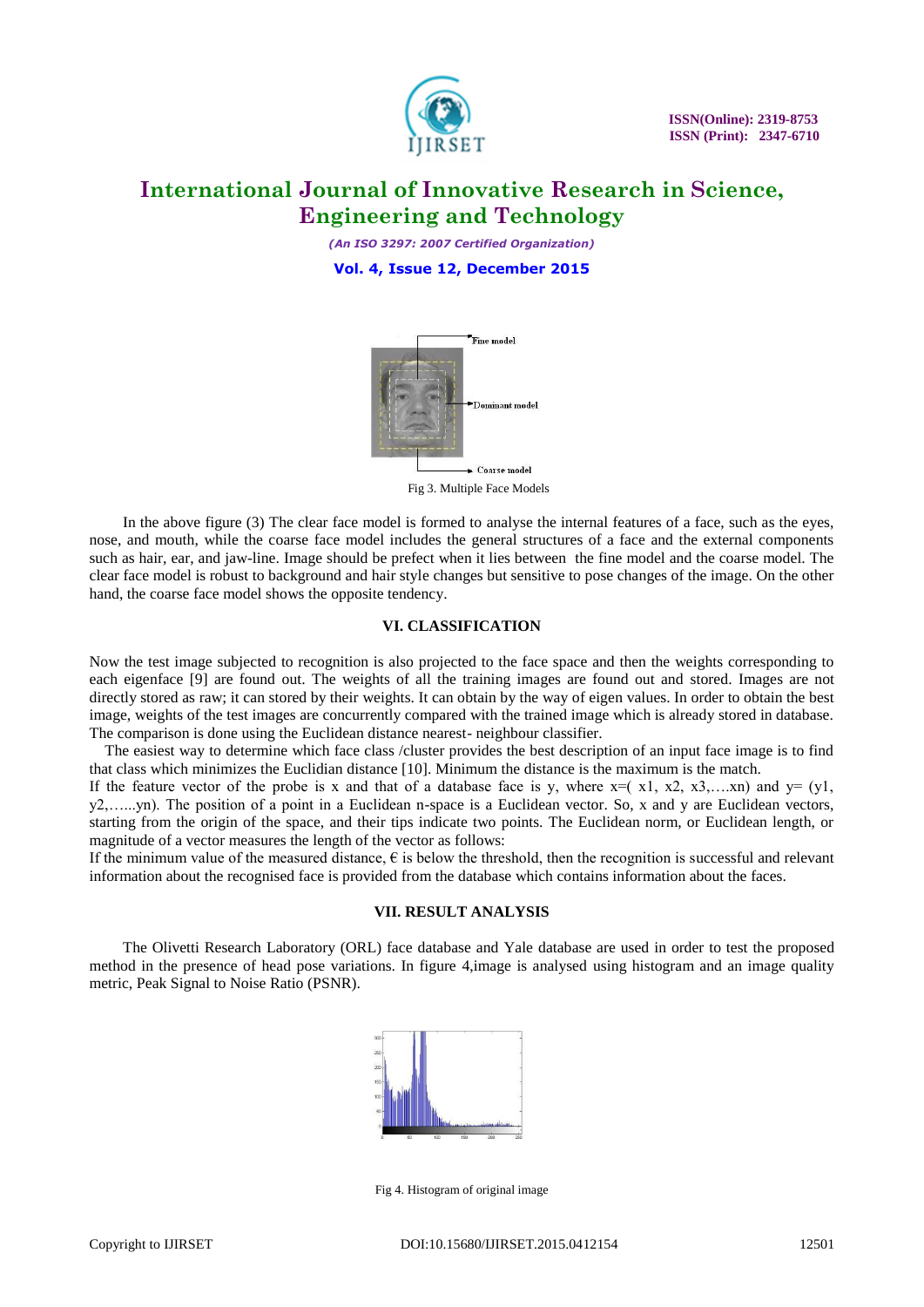

*(An ISO 3297: 2007 Certified Organization)*

#### **Vol. 4, Issue 12, December 2015**

For performing the experiment, 100 images of 10 individuals with 10 images of each are taken. This recognition system tries to find the identity of a given face image according to its memory. The memory of a face recognizer is generally simulated by a training set.



Fig 5. After Wavelet-based Normalisation

The training set consists of the features extracted from known face images of different persons. As there are 10 images per individual in the ORL database, first 3 of them are used to train the system and the rest are used to test it. For testing the whole database, the faces used in training, testing and recognition are changed and the recognition performance is given for whole database. After the process output image is obtained(figure 5)

#### **VIII.CONCLUSION**

Ambient lighting changes greatly within and between days and among indoor and outdoor environments. Illumination variation is a major challenge which causes serious performance degradation for most practical face recognition systems.

To overcome the uncontrolled environmental problems, a novel illumination invariant pre-processing algorithm is used which includes the Wavelet-based normalization technique. This is a photometric normalization method based on human perception theory and illumination properties. It is a combination of two approaches, histogram normalization and photometric normalization. When compared to the single scale retinex method, the wavelet-based normalised image has not only enhanced contrast but also enhanced edges and details that will facilitate the further face recognition task. Thus, the result shows that the wavelet method can improve the face recognition rate.

#### **REFERENCES**

- [1] Y. Su, S. Shan, X. Chen, and W. Gao, 2009, "Hierarchical ensemble of global and local classifiers for face recognition," IEEE Trans. Image Process
- [2] M. Savvides, B. Kumar, and P. Khosla, 2004, "Corefaces—Robust shift invariant PCA based correlation filter for illumination tolerant face recognition," in Proc. IEEE, Comput. Vis. Pattern Recognition
- [3] X. Wang and X. Tang, 2004, "Random sampling LDA for face recognition," in Proc. IEEE. Comput. Vis. Pattern Recognition
- [4] Chyuan-Huei Thomas Yang, Shang-Hang Lai, and Long Wen Chang,2003, "A reliable face recognition algorithm based on matching normalized gradients in Proc. IEEE.
- [5] Wonjun Hwang, Haitao Wang, Hyunwoo Kim, Seok-Cheol Kee, and Junmo Kim, 2011, "Face Recognition System Using Multiple Face Model Of Hybrid Fourier Feature Under Uncontrolled Illumination Variation," in Proc. IEEE
- [6] S. Samsung,2005, "Integral normalized gradient image —A novel illumination insensitive representation," in Proc. IEEE Workshop Face Recognit. Grand Challenge Exper.,
- [7] J. Malik and P. Perona, 1990, "Scale-space and edge detection using anisotropic diffusion," IEEE Trans.
- [8] P. N. Belhumeur, J. P. Hespanha, and D. J. Kriegman, 1997, "Eigenface vs. Fisherfaces: Recognition using class specific linear projection," IEEE Trans. on Pattern Analysis and Machine Intelligence
- [9] P. J. Phillips, H. Moon, S. A. Rizvi, and P. J. Rauss, "The FERET evaluation methodology for face recognition algorithms," IEEE *Trans.Pattern Anal. Mach. Intell.*, vol. 22, no. 10, pp. 1090–1104, Oct. 2000.
- [10] D. M. Blackburn, M. Bone, and P. J. Phillips, "Facial recognition vendor test 2000 evaluation report," Dec. 2000 [Online]. Available: <http://www.frvt.org/>
- [11] P. Phillips, P. Grother, R. Micheals, D. Blackburn, E. Tabassi, and M. Bone, "Face recognition vendor test 2002: evaluation report," 2003[ Online]. Available:<http://www.frvt.org/>